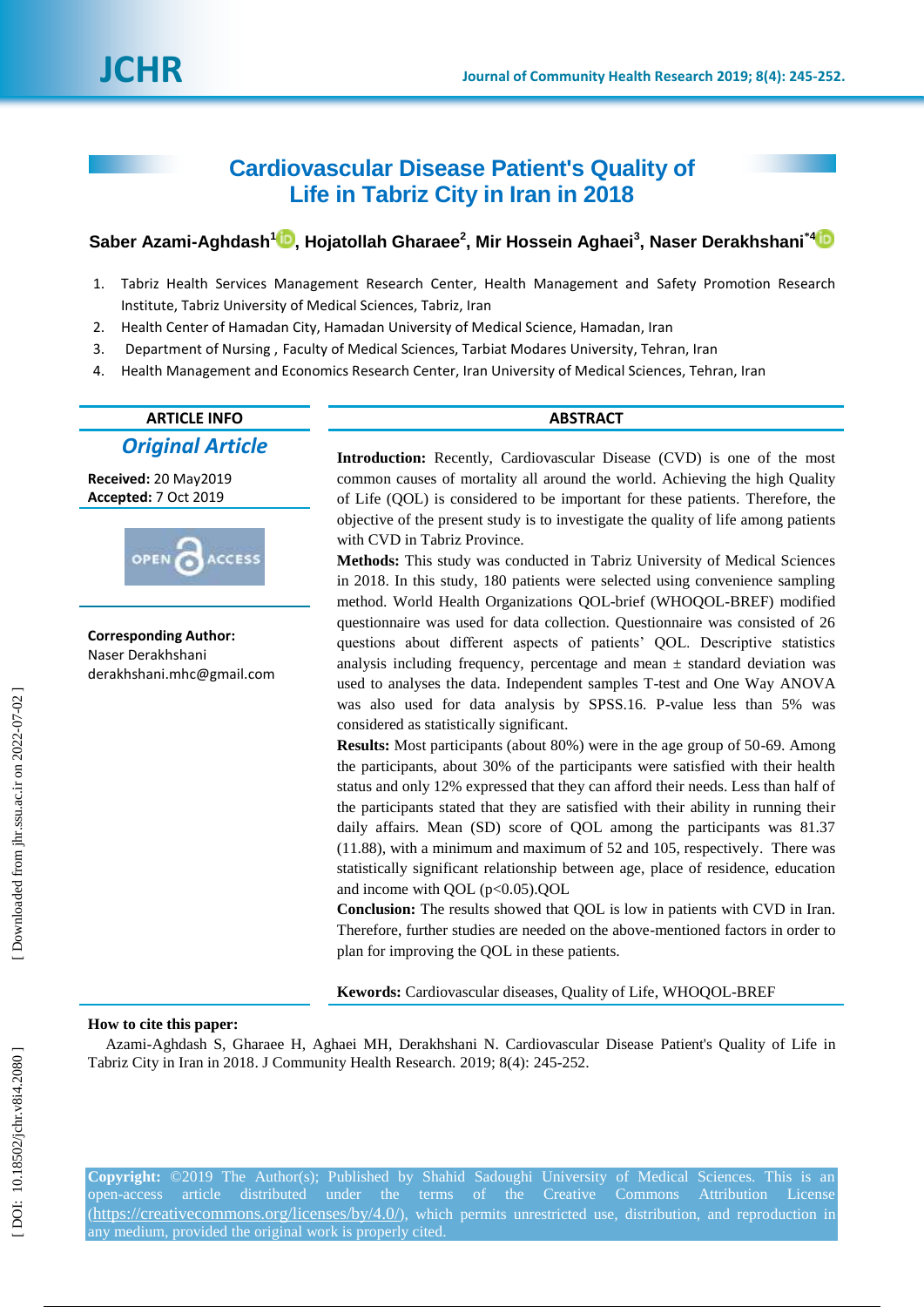### **Introduction**

Recently, Cardiovascular Disease (CVD) is one of the most common causes of death around the world (1, 2). Given the increasing expansion of urbanization, industrial lifestyle, inadequate physical activity, and socioeconomic conditions morbidity and mortality caused by these diseases are still on the rise (3, 4). According to statistics, about 30% of total deaths are now caused by CVD, and also approximately 10% of women and 33% of men are afflicted with these diseases before they reach the age of 60, and unfortunately most of whom do not recover  $(5-7)$ . In addition to extensive and severe physical complications, CVD put huge burden of economic costs on the health system and society. For example, it has been estimated that the costs resulting from these diseases in the U.S. is amounted to 300 billion dollars in 2000 (8-10). The prevalence of CVD and especially coronary heart disease (CHD) is sharply increasing in China, India, Pakistan, and the Middle East, including Iran ( 8 ). Among developed countries, death resulting from CVD shows a high, moderate, and low rate in countries of the former Soviet Union, namely the U.S., the Europe, and Japan, respectively (11 -13 ). In addition to death, disability, and high disease burden, CVD causes serious problems in mental, psychological, and social aspects of patients' life (14, 15 ). Hence, the proper approach to take care of these patients must cover various aspects of their life (16 ) . The health status and the QOL are important indicators of health related QOL to investigate the adaptability of the patients in chronic diseases (17, 18 ). The concept of QOL was firstly used as the traditional concept of health and the useful functional status, but QOL is defined as people's understanding of life, values, goals, standards, and interests now. Studies have also shown that QOL can be considered as one of the most important components of health care quality (19-21). Therefore, the objective of the present research is to study QOL among patients with cardiovascular disease in Tabriz Province.

#### **Methods**

This cross -sectional study was conducted to determine QOL of CVD patients in Tabriz

University of Medical Sciences in 2018 . All CVD patients referred between  $1<sup>st</sup>$  of June to  $30<sup>th</sup>$  of September 2018 to the department of Heart Specialty of Shahid Madani Hospital in Tabriz (The largest referral hospital in northwestern Iran) who had inclusion and exclusion criteria were included in the study. Inclusion criteria included the following items:

CVD patients older than 18

CVD patients without comorbidity

 Patients with the ability and wellness to participate in the study

Cochran's formula was used to determine the sample size. According to the statistical population of the hospital and the possibility of their participation in the study (about 255 patients), the sample size was 150 persons. Also, to increase the power of the study and reduce the effect of sample loss, 20% was added to the sample size and finally the sample size was calculated as 180. Patients were selected using convinced sampling method.

$$
n = \frac{\frac{x^2pq}{d^2}}{1 + \frac{1}{N} \left[ \frac{x^2pq}{d^2} - 1 \right]}
$$

World Health Organizations quality of life -brief (WHOQOL -BREF) modified questionnaire was used for data collection. Validity and reliability of the questionnaire were confirmed using content validity and test-retest methods  $(r=0.82)$ . Questionnaire was consisted of 26 questions which measure QOL in four dimensions (physical health (7 questions), psychological health (6 questions), social relationships (3 questions), environment (8 questions) and 2 general questions which assess overall health condition with five -point likert scale (1=Not at all to 5=Completely ) about different aspects of patients' QOL . The highest and lowest scores were 130 and 26, respectively.

The questionnaire was filled out using two trained questioner through the interview with the patients. The normality of the data (quantitative variables) was measured using Kolmogorov - Smirnov test. Descriptive statistics (frequency,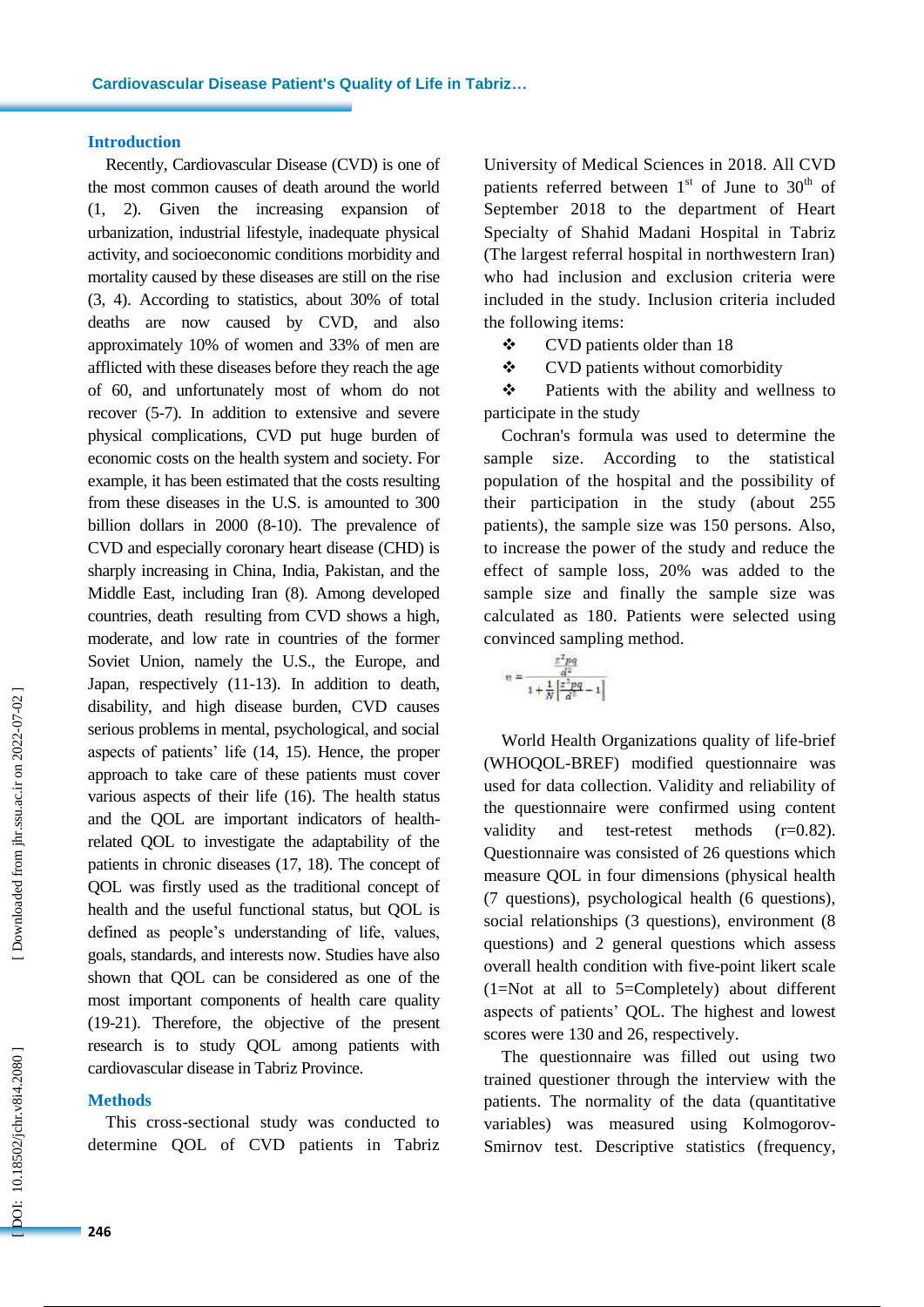percentage, mean  $\pm$  SD), two independent samples T -test, One Way ANOVA, Spearman's correlation coefficient and linear regression model were used for data analysis by SPSS version 16 software. Pvalue less than of 5 % was considered as statistically significant. All moral considerations including confidentiality of the information were observed in this study. Ethical consent was obtained from participants in this study and the option was given to them to withdraw and leave the study whenever they want.

## **Results**

In the present study, most participants (about 80%) were in the age group of 5 0 -69 and 66% of them were male. Also, most of them who were 75 had an academic degree (41.5 %) above high school diploma and 127 were married (70.6 %). Expenditure for health in 45% of participants was more than of their income. In addition, duration of affliction was 6 to 12 months in most participants. Other demographic characteristics of participants are shown in Table 1.

| Table 1. Demographic characteristic of included CVD patients referred between 1st of June to 30th of September 2018 |  |
|---------------------------------------------------------------------------------------------------------------------|--|
| to the department of Heart Specialty of Shahid Madani Hospital in Tabriz $(n=180)$                                  |  |

| <b>Variables</b>      | Groups                 | Number $(\% )$ |  |  |  |
|-----------------------|------------------------|----------------|--|--|--|
|                       | Female                 | 119(66/1)      |  |  |  |
| Gender                | Male                   | 61(33/9)       |  |  |  |
|                       | $<$ 50 year old        | 7(3/9)         |  |  |  |
| Age                   | 50 t0 69 years old     | 143(79/4)      |  |  |  |
|                       | More than 70 years old | 30(16/7)       |  |  |  |
|                       | $6$ to 24 month        | 59(32/8)       |  |  |  |
|                       | $25$ to 44 month       | 65(36/1)       |  |  |  |
| Duration of disease   | $45$ to $120$ month    | 22(12/2)       |  |  |  |
|                       | More than 121 month    | 34(18/9)       |  |  |  |
|                       | Single                 | 53(29.4)       |  |  |  |
| <b>Marital</b> status | Married                | 127(70/6)      |  |  |  |
|                       | Urban                  | 104(57/8)      |  |  |  |
| Living site           | Rural                  | 76(42/2)       |  |  |  |
|                       | Unemployed             | 68(38/8)       |  |  |  |
| Occupation            | Employed               | 112(62/2)      |  |  |  |
|                       | Under diploma          | 54(30)         |  |  |  |
| Level of education    | Diploma                | 51(28/3)       |  |  |  |
|                       | Higher education       | 75(41/5)       |  |  |  |

Among the participants in the present study, about 30% were satisfied with their health status and only 12% expressed that they can afford their needs. Less than half of the participants stated that they are satisfied with their ability in running their daily affairs. Table 2 shows frequency distribution of various aspects of QOL among the studied patients. Mean  $\pm$  SD score of QOL among the participants was 81.37±11.88, with a minimum and maximum of 52 and 105, respectively.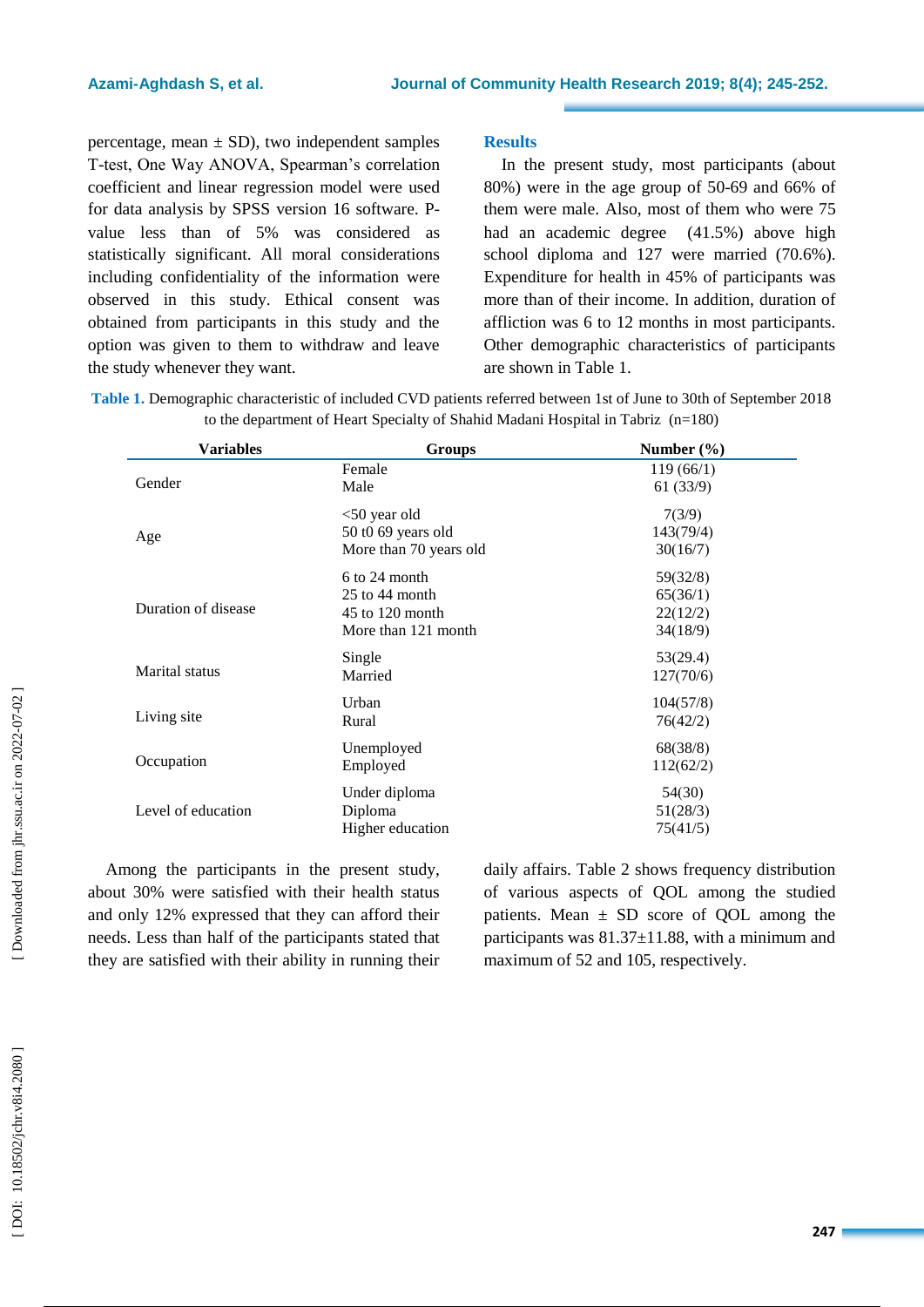**Table 2.** Frequency distribution of CVD patients' responses to the questions of World Health Organizations quality of life -brief questionnaire (N=180)

| <b>Statements</b>                                                                 | <b>Very</b><br>little* | Little   | Moderate | Good     | Very good |
|-----------------------------------------------------------------------------------|------------------------|----------|----------|----------|-----------|
| How do you evaluate your quality of life?                                         | 9(5)                   | 32(17/8) | 72(40)   | 45(25)   | 22(12/2)  |
| How much are you satisfied from your health<br>conditions?                        | 8(4/4)                 | 59(32/8) | 60(33/3) | 45(25)   | 8(4/4)    |
| How much physical pain does prevent you from doing<br>your desired tasks?         | 5(2/8)                 | 52(28/9) | 55(30/6) | 50(27/8) | 18(10)    |
| How much do you need medical treatments to do your<br>routine activities?         | $\boldsymbol{0}$       | 40(22/2) | 50(27/8) | 58(32/2) | 32(17/7)  |
| How much do you enjoy your life?                                                  | 9(5)                   | 36(20)   | 70(38/9) | 55(30/6) | 10(5/6)   |
| How meaningful is your life?                                                      | 11(6/1)                | 34(18/9) | 64(35/6) | 55(30/6) | 16(8/9)   |
| How much can you focus on your affairs?                                           | 8(4/4)                 | 23(12/8) | 75(41/7) | 50(27/8) | 24(13/3)  |
| How much do you feel secure in your daily life?                                   | 3(1/7)                 | 23(12/8) | 71(39/4) | 71(39/4) | 12(6/7)   |
| How healthy is your surrounding environment?                                      | 7(3/9)                 | 28(15/6) | 64(35/6) | 58(32/2) | 23(12/8)  |
| Are you sufficiently energized for your daily life?                               | 6(3/3)                 | 29(16/1) | 62(34/4) | 66(36/7) | 17(9/4)   |
| Can you accept your physical appearance?                                          | 16(8/9)                | 27(15)   | 51(28/3) | 56(31/1) | 30(16/7)  |
| Do you have enough money to meet your needs?                                      | 17(9/4)                | 76(42/2) | 65(36/1) | 18(10)   | 4(2/2)    |
| How much daily required information is available to<br>you?                       | 16(8/9)                | 47(26/1) | 79(43/9) | 29(16/1) | 9(5)      |
| How much do you have access to recreational activities?                           | 20(11/1)               | 54(30)   | 74(41/1) | 24(13/3) | 8(4/4)    |
| How do you evaluate your briskness and alacrity?                                  | 22(12/2)               | 40(22/2) | 79(43/9) | 30(16/7) | 9(5)      |
| How much are you satisfied from your sleep condition?                             | 14(7/8)                | 41(22/8) | 57(31/7) | 49(27/2) | 19(10/6)  |
| How much are you satisfied from your daily activities?                            | 14(7/8)                | 41(22/8) | 57(31/7) | 49(27/2) | 19(10/6)  |
| How much are you satisfied from your occupational<br>capacity?                    | 6(3/3)                 | 40(22/2) | 70(38/9) | 50(27/8) | 14(7/8)   |
| How much are you satisfied from yourself?                                         | 11(6/1)                | 40(22/2) | 48(26/7) | 58(32/2) | 23(12/8)  |
| How much are you satisfied from your personal<br>relations?                       | 10(5/6)                | 26(14/4) | 68(37/8) | 57(31/7) | 19(10/6)  |
| How much are you satisfied from your sexual relations?                            | 16(8/9)                | 40(22/2) | 65(36/1) | 34(18/9) | 25(13/9)  |
| How much are you satisfied from your friends' support?                            | 4(2/2)                 | 31(17/2) | 55(30/6) | 64(35/6) | 26(14/4)  |
| How much are you satisfied from your residency<br>conditions?                     | 10(5/6)                | 25(13/6) | 78(43/3) | 54(30)   | 13(7/2)   |
| How much are you satisfied from the availability of<br>health-treatment services? | 11(6/1)                | 30(16/7) | 74(41/1) | 51(28/3) | 14(7/8)   |
| How much<br>are you satisfied from your traffic<br>conditions?                    | 9(5)                   | 36(20)   | 74(41/1) | 45(25)   | 16(8/9)   |
| How much do you feel offended, hopelessness, anxiety,<br>and depression?          | 5(2/8)                 | 43(23/9) | 61(33/9) | 48(26/7) | 23(12/8)  |

Table 3 demonstrates that the correlation between demographic variables (Age, Gender, Living site, Occupation, Education, Income, Duration of disease and Marital status ) and

participant's QOL . As it can be seen in table 3, there is a significant correlation between age, living site, education and income with QOL  $(p<0.05)$ .

**Table 3:** Correlation coefficients matrix between demographic variables of CVD patients and the mean score of the quality of life

|         | <b>Demographic</b><br>Variable | Age     | Gender | Living<br><b>Site</b> | Occupation | <b>Education</b> | <b>Income</b> | <b>Duration Of</b><br><b>Disease</b> | <b>Marital</b><br>Status |
|---------|--------------------------------|---------|--------|-----------------------|------------|------------------|---------------|--------------------------------------|--------------------------|
| Ouality | P-value:                       | 0.040   | 0.12   | $\rm 0.01$            | 0.52       | 0.004            | 0.001         | 0.153                                | 0.389                    |
| of life |                                | $-0.78$ | 0.36   | 0.85                  | $-0.42$    | 0.83             | 0.89          | $-0.53$                              | 0.38                     |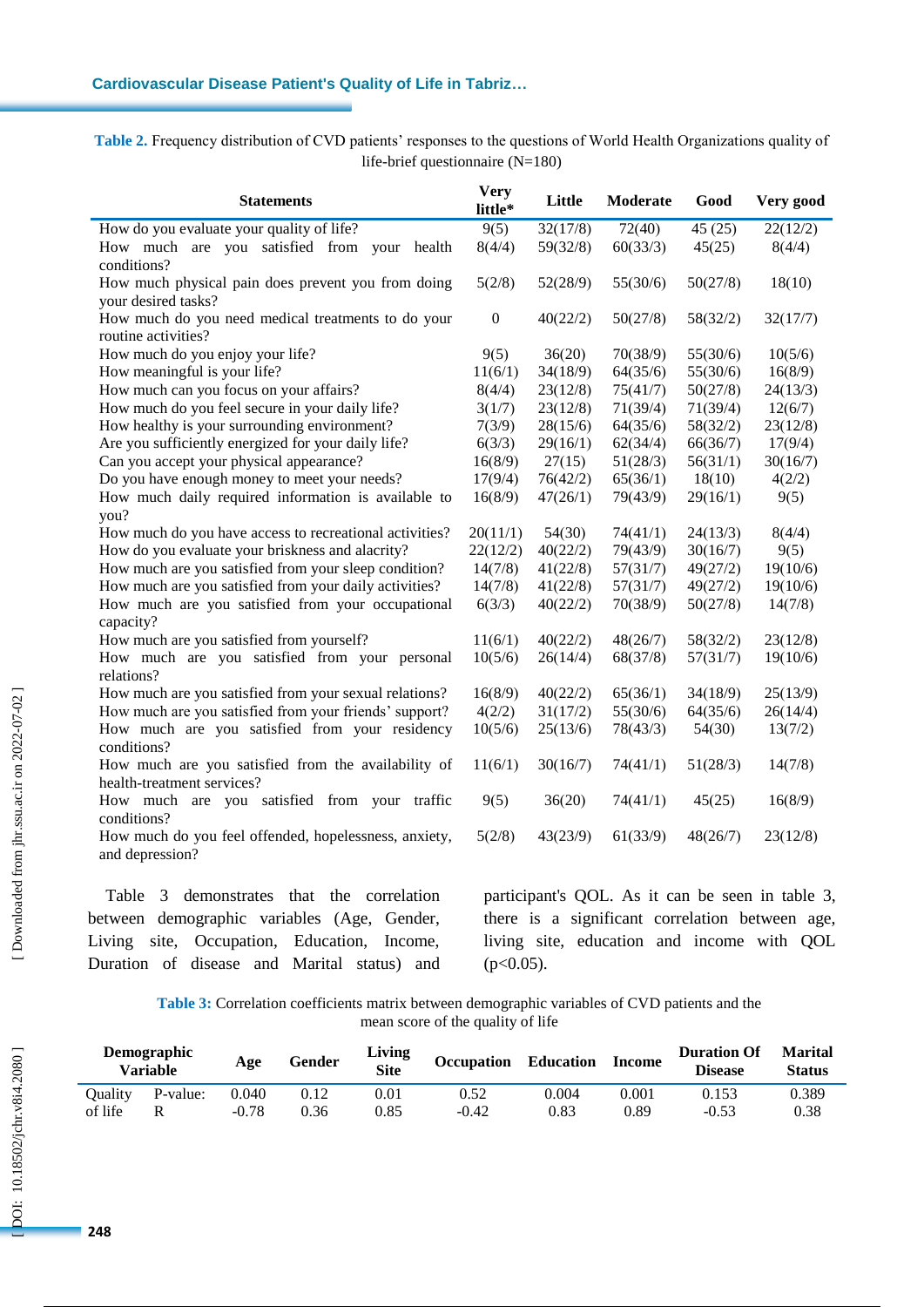#### **Discussion**

In line with the findings of the present research, many studies around the world and in Iran have shown that CVD occur in men more than women (7, 22-25). This can be attributed to the stresses and tensions in the men's workplace, risky behaviors such as smoking, invasive and violent behaviors in men, negligence of health, the role of androgens, and social factors. Previous studies conducted in developed countries show that the rate of mortality between men and women has lowered comparing to the recent years (26).

In the present study, mean score of QOL among the participants was relatively low. In a review study conducted by Yaghubi et al. , it was shown that the QOL in Iranian patients with CVD is relatively low and effective interventions are required in order to improve this important variable (27 ) .

Additionally, many studies have been conducted around the world on the measurement of QOL in the patients with CVD, some of which have systematically reviewed previous studies (26-29). The results of the present study are consistent with the findings of another study which assessed the QOL in patients with CVD (30 -32 ). Furthermore, studies carried out by Brown in England (33 ), Norekval in Norway (34 ) , Rubenach in Australia (35 ), Bengtsson in Sweden (36 ), and others have corroborated the low QOL in patients suffering from CVD.

Despite the consistency between the present study and other ones in terms of low QOL in patients with cardio vascular diseases, some studies conducted in some parts of the world indicate good QOL in these patients. For instance, Veenstra et al. (37 ) showed that QOL is desirable in patients after myocardial infarction. The study conducted by Folcoze in France also suggests this improvement (38 ). One reason for the low QO L among patients in our country could be the low quality of services offered to patients with CVD and the lack of economic and social support of such patients. Therefore, it is essential to improve the quality of the services provided for these patients and to increase the supports for them.

In this study, age, place of residence, education background, and income showed a significant relationship with QOL. In most of the similar studies, gender has been considered as an important factor in QOL, as some of the studies showed a significant relationship between gender and QOL, with higher QOL in men than women in most of the aspects. This is more prominent in the aspects of physical and mental performance (21, 39 - 4 6 ) . Although many studies have reported a significant relationship between gender and QOL, such a relationship was not found in some other studies ( 4 7, 4 8 ). In addition, a significant relationship has been observed between age and QOL in many studies, as the QOL significantly decreases in patients with the increase in their age (39, 40, 44, 49). Similarly to gender; age showed no significant relationship with QOL in some other studies ( 4 7, 5 0 ). Higher education, employment, and being married have been shown to be significantly associated with the improvement in some aspects of QOL among patients with CVD (39, 4 0, 5 0 ), when no significant relationship has been observed between these variables and QOL in some other studies (48).

## **Conclusion**

The results of the present study showed that QOL is low in patients with CVD in Iran. Therefore, further studies are needed on the above -mentioned factors in order to make proper plans for improving the QOL in these patients. Additionally, due to the low level of physical and mental aspects, the necessary actions should be taken for providing adequate health insurance, more and cheaper welfare services, and more appropriate social and mental supports for patients with CVD. Finally, it can be stated that assessment of the quality of services provided for these patients and proposal of solutions for improving them can be a good area of research for future studies.

#### **Acknowledgement s**

This study was supported by Tabriz University of Medical Sciences (Ethical code: 5/4/7655). The authors bound themselves to appreciate all patients participated in the study as well as Tabriz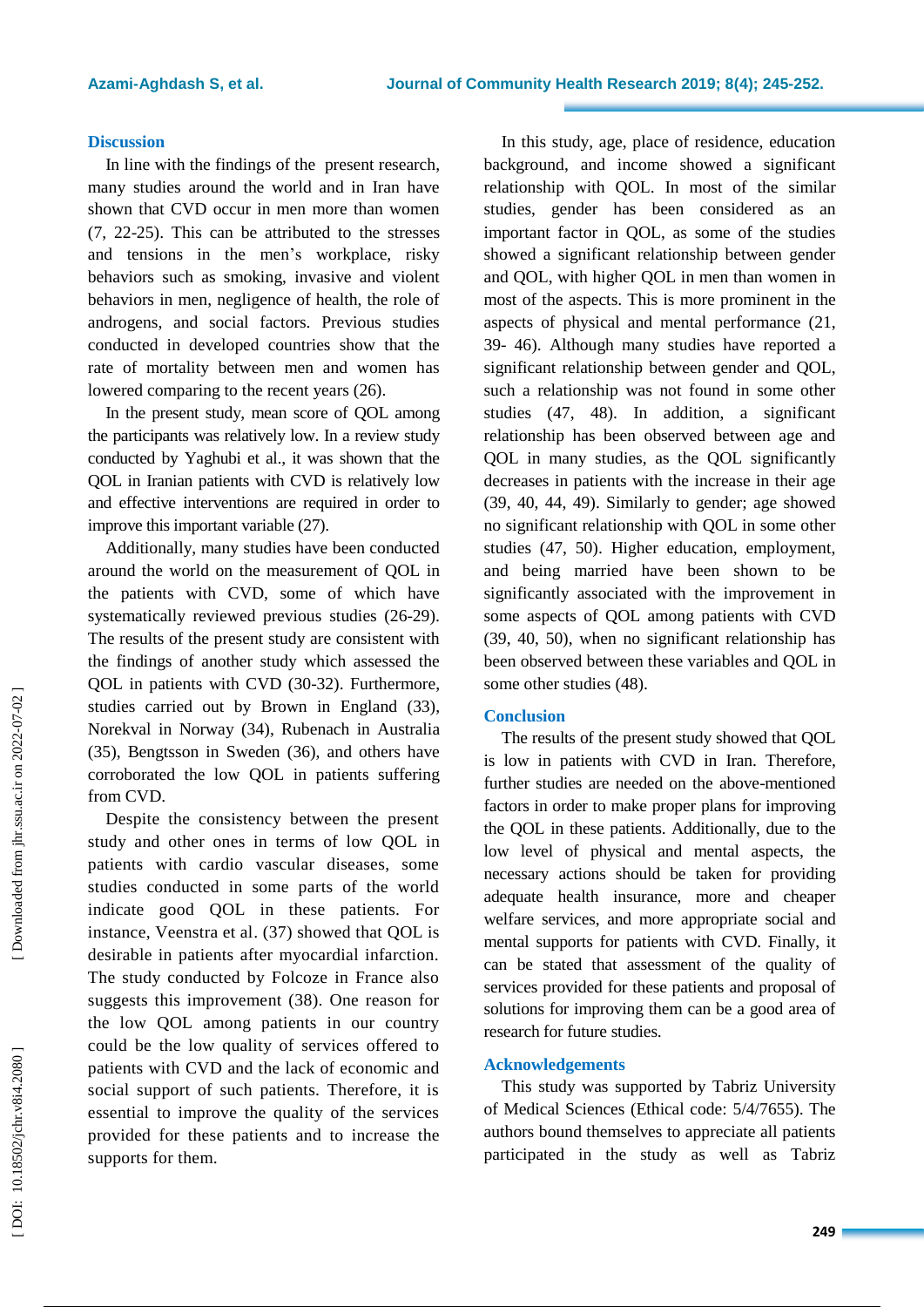University of Medical Sciences for their sincere cooperation.

# **Authors Contribution**

S, A - A & N, D. designed the study and analyzed the data; H, GH gathered the data and prepared the first draft, M -H, A&S, A -A consulted and supervised the work, and critically revised the

draft, and N, D &H, GH has done the management and proofing.

#### **Funding**

There is no funding support.

#### **Conflict of Interest**

Authors have no conflict of interest.

## **References**

- 1.Azami -Aghdash S, Ghaffari S, Sadeghi -Bazargani H,et al. Developing Indicators of Service Quality Provided for CardiovascularPatients Hospitalized in Cardiac Care Unit. Journal of cardiovascular and thoracic research. 2013;5(1):23 -8.
- 2.Azami -Aghdash S, Ghojazadeh M, Naghavi -Behzad M, et al. Perspectives of Cardiac Care Unit Nursing Staff about Developing Hospice Services in Iran for Terminally ill Cardiovascular Patients: A Qualitative Study. Indian journal of palliative care 2015;21(1):56 -60.
- 3.Charney P. Coronary artery disease in women. In Hurst's The Heart 11 ed. New York: McGraw -Hill; 2004.
- 4.Nathan D, Henry R, Julius M. Preventive cardiology. 1, editor: McGraw -Hill Inc; 2000.
- 5.Abbasi SH, Kassaian SE. Women and coronary artery disease. Part I: Basic considerations. Journal of Tehran University Heart Center. 2011;6(3):109 -16.
- 6.Ahangar AA, Vaghefi SBA, Ramaezani M. Epidemiological evaluation of stroke in Babol, Northern Iran (2001 2003). European Neurology. 2005;54(2):93 -7.
- 7.Zobel C, Do¨rpinghaus M, Reuter H, et al. Mortality in a cardiac intensive care unit. Clinical Research in Cardiology. 2012;101:521 -4.
- 8.Reddy K. Cardiovascular Disease in Non -Western Countries. New England Journal of Medicine. 2004;350(24):2438 40.
- 9.Rutten -Jacobs LC, Arntz RM, Maaijwee NA, et al. Cardiovascular Disease Is the Main Cause of Long -Term Excess Mortality After Ischemic Stroke in Young Adults. Hypertension. 2015;26(114):04895.
- 10. World Health Organization. Cardiovascular diseases. 2010.
- 11. Bolandparvaz S, Mohammadzadeh A, Amini A, et al. Cardiopulmonary arrest outcome in Nemazee Hospital, southern Iran. Iranian Red Crescent Medical Journal. 2009;11(4):437 -41.
- 12. Ashraf H, Rashidi A, Noshad S, et al. Epidemiology and risk factors of the cardiometabolic syndrome in the Middle East. Expert Review of Cardiovascular Therapy. 2011;9(3):309-20.
- 13. Vojvodic Z, Stimac D. Trends in statin consumption and cardiovascular mortality in Croatia 2004 -2012. Coll Antropol. 2014;2:73 -8.
- 14. Mendis S, Lindholm LH, Anderson SG, et al. Total cardiovascular risk approach to improve efficiency of cardiovascular prevention in resource constrain settings. Journal of Clinical Epidemiology. 2011;64(12):1451 -62.
- 15. Bagherian R, Saneei H, Baghbanian A. Myocardial infarction and depression. Journal of Isfahan Medical School. 2011;29(127). [ Persion]
- 16. Babaee G, Keshavarz M, Hidarnia A, et al. Evaluation of quality of life in patients with coronary artery bypass surgery using controlled clinical trial. Acta Medica Iranica. 2007;45(1):69 -75.
- 17. Howland LC, Storm DS, Crawford SL, et al. Negative life events: risk to health -related quality of life in children and youth with HIV infection. Journal of the Association of Nurses in AIDS Care. 2007;18(1):3 -11.
- 18. Vahdat K, Hadavand F, Rabieian P, et al. Study of daily quality of life in patients living with HIV in Bushehr province. Iranian South Medical Journal (Iran South Med J) Bimonthly. 2012;15(2):119-26. [Persion]
- 19. Najafi M, Sheikhvatan M, Montazeri A,et al. Quality of life in coronary artery disease: SF -36 compared to WHOQOL -BREF. Journal of Tehran University Heart Center. 2008;3(2):101 -6.
- 20. Hatmi ZN, Shaterian M, Kazemi MA. Quality of life in patients hospitalized with heart failure: A novel two questionnaire study. Acta Medica Iranica. 2007;45(6):493 -500.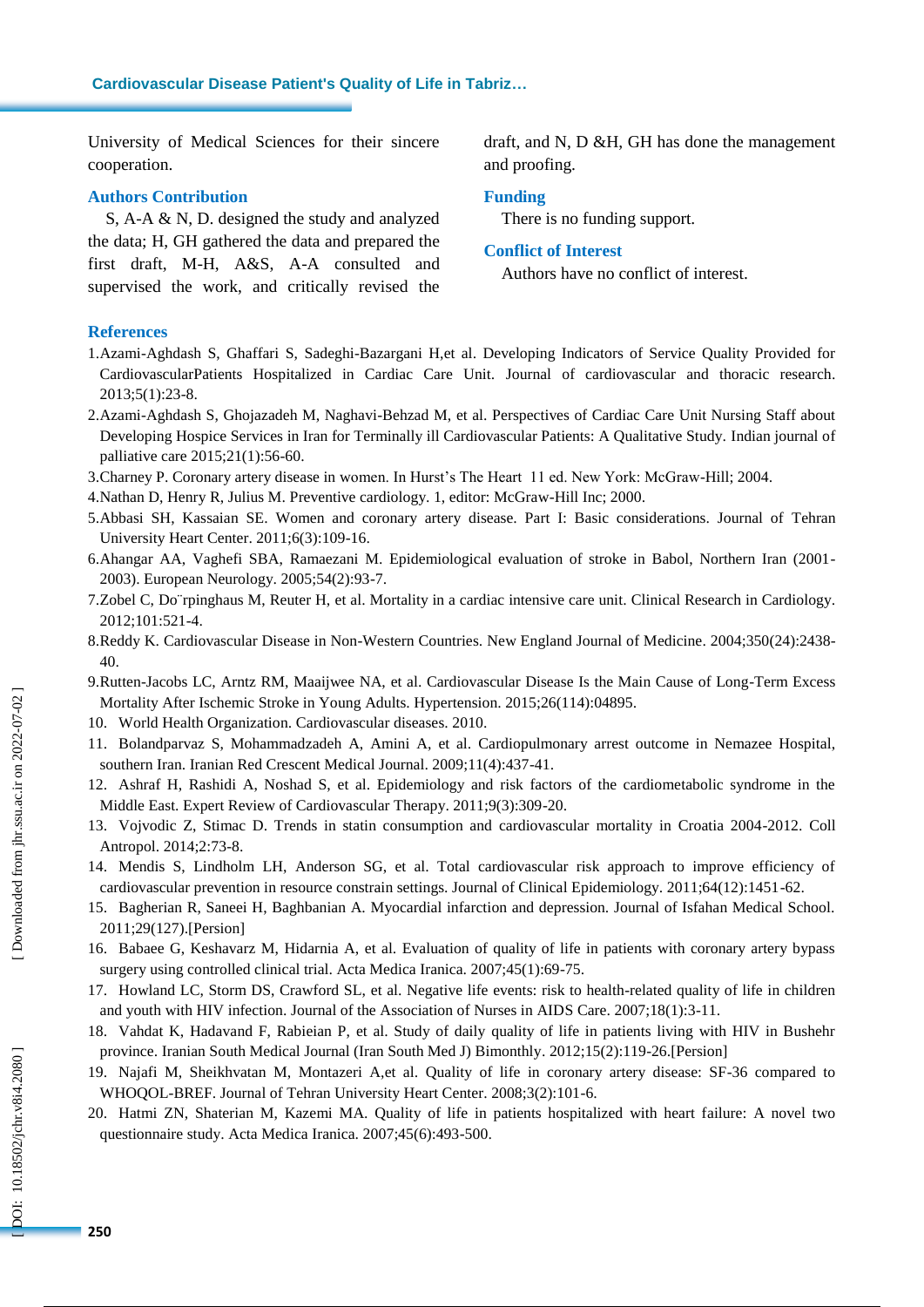- 21. Taghipour HR, Naseri MH, Safiarian R, et al. Quality of life one year after coronary artery bypass graft surgery. Iranian Red Crescent Medical Journal. 2011;13(3):171 -7.
- 22. Windi AA. Prevalence of self -reported chronic diseases in relation to sociodemographic characteristics, work place and complaint symptoms: Epidemiological study among healthy workers in Kurdistan, Iraq (ESHWKI). Journal of Chinese Clinical Medicine. 2011;6(2).
- 23. Saitto C, Ancona C, Fusco D, et al. Outcome of patients with cardiac diseases admitted to coronary care units: a report from Lazio, Italy. Medical care. 2004;42(2):147 -54.
- 24. Zimmermann S, Ruthrof S, Nowak K, et al. Short -term prognosis of contemporary interventional therapy of ST elevation myocardial infarction: does gender matter? Clinical research in cardiology. 2009;98(11):709.
- 25. Adel SM, Ramezanei AA, Hydarei A, et al. Gender -related differences of risk factors among patients undergoing coronary artery bypass graft in Ahwaz, Iran. Saudi medical journal. 2007;28(11):1686 -9.
- 26. Levi F, Lucchini F, Negri E,et al. Trends in mortality from cardiovascular and cerebrovascular diseases in Europe and other areas of the world. Heart. 2002;88(2):119 -24.
- 27. Yaghoubi A, Tabrizi J -S, Mirinazhad M -M, et al. Quality of life in cardiovascular patients in Iran and factors affecting it: A systematic review. Journal of cardiovascular and thoracic research. 2012;4(4):95.
- 28. Lü M, Zhang H, Zhang Z, et al . Measurement of health -related quality of life in coronary heart disease: a review. Zhong xi yi jie he xue bao= Journal of Chinese integrative medicine. 2011;9(12):1277 -85.
- 29. Sbruzzi G, Dal Lago P, Ribeiro RA, et al. Inspiratory muscle training and quality of life in patients with heart failure: systematic review of randomized trials. International journal of cardiology. 2012;156(1):120 -1.
- 30. Elliott VJ, Rodgers DL, Brett SJ. Systematic review of quality of life and other patient -centred outcomes after cardiac arrest survival. Resuscitation. 2011;82(3):247 -56.
- 31. Liu Z, Doan QV, Blumenthal P, et al. A systematic review evaluating health -related quality of life, work impairment, and health -care costs and utilization in abnormal uterine bleeding. Value in health. 2007;10(3):183 -94.
- 32. Juenger J, Schellberg D, Kraemer S, et al. Health related quality of life in patients with congestive heart failure: comparison with other chronic diseases and relation to functional variables. Heart. 2002;87(3):235 -41.
- 33. Jaarsma T, Halfens R, Huijer Abu -Saad H, et al. Effects of education and support on self -care and resource utilization in patients with heart failure. European heart journal. 1999;20(9):673 -82.
- 34. Wielenga RP, Erdman RA, Huisveld IA, et al. Effect of exercise training on quality of life in patients with chronic heart failure. Journal of psychosomatic research. 1998;45(5):459 -64.
- 35. Brown N, Melville M, Gray D, et al. Quality of life four years after acute myocardial infarction: short form 36 scores compared with a normal population. Heart. 1999;81(4):352 -8.
- 36. Norekvål TM, Wahl AK, Fridlund B, et al. Quality of life in female myocardial infarction survivors: a comparative study with a randomly selected general female population cohort. Health and Quality of Life Outcomes. 2007;5(1):58.
- 37. Veenstra M, Pettersen KI, Rollag A, et al. Association of changes in health -related quality of life in coronary heart disease with coronary procedures and sociodemographic characteristics. Health and quality of life outcomes. 2004;2(1):56.
- 38. Falcoz PE, Chocron S, Laluc F, et al. Gender analysis after elective open heart surgery: a two -year comparative study of quality of life. The Annals of thoracic surgery. 2006;81(5):1637 -43.
- 39 . Beyranvand M -R, Lorvand A, Parsa SA, et al. The quality of life after first acute myocardial infarction. Pajoohandeh Journal. 2011;15(6):264 -72. [ Persion]
- 40 . Esmaeili Z, Ziabakhsh Tabari S, Vazezzadeh N, et al. Investigation of quality of life after open heart surgery in Sari. Journal of Mazandaran University of Medical Sciences. 2007; 17(61):170-4.[Persion]
- 41 . Taghadosi M, Gilasi H. The general and specific quality of life in patients with Ischemia in Kashan. Iranian Journal of Nursing Research. 2008; 3(8): 39-46.[Persion].
- 4 2 . Montazer Ghaem S, Asar O, Safaei N. Assessing patient's quality of life after open hart surgery in Bandar Abbass, Iran. Bimonthly Journal of Hormozgan University of Medical Sciences. 2012;15(4):254 -9. [ Persion]
- 4 3 . Yousefi P, Sabzevari S, Mohammadalizade S, et al. Study of quality of life in heart failure hospitalized patients in Kerman medical university hospital in 2008. 2011; 6(21) : 59 -67.[ Persion].
- 44. Shojaei F. Quality of life in patients with heart failure. Journal of hayat. 2008; 14(2): 5-13. [Persion]